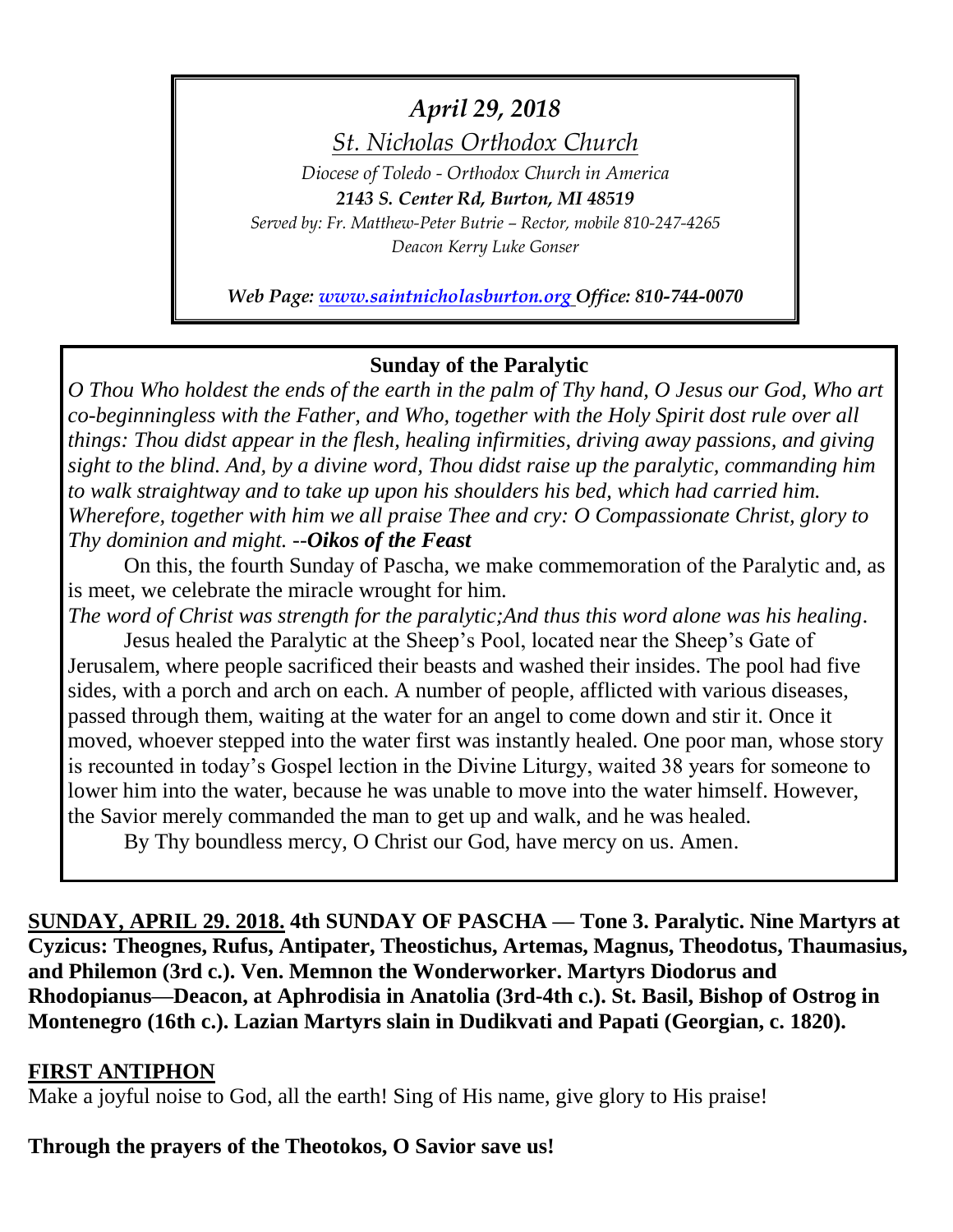Say to God: How awesome are Thy deeds! So great is Thy power that Thy enemies cringe before Thee!

## **Through the prayers of the Theotokos, O Savior save us!**

Let all the earth worship Thee and praise Thee! Let it praise Thy name, O Most High!

# **Through the prayers of the Theotokos, O Savior save us!**

Glory to the Father and to the Son and to the Holy Spirit, now and ever and unto ages of ages. Amen.

# **Through the prayers of the Theotokos, O Savior save us!**

## **SECOND ANTIPHON**

God be bountiful to us and bless us! Show the light of Thy countenance upon us and have mercy on us!

# **O Son of God who arose from the dead, save us who sing to Thee: Alleluia!**

That we may know Thy way upon the earth, and Thy salvation among all nations!

# **O Son of God who arose from the dead, save us who sing to Thee: Alleluia!**

Let the people give thanks to Thee, O God! Let all the people give thanks to Thee!

#### **O Son of God who arose from the dead, save us who sing to Thee: Alleluia!**

Glory to the Father and to the Son and to the Holy Spirit, now and ever and unto ages of ages. Amen. Only-begotten Son and immortal Word of God, Who for our salvation didst will to be incarnate of the holy Theotokos and ever-virgin Mary, Who without change became man and wast crucified, O Christ our God, trampling down death by death, Who art one of the Holy Trinity, glorified with the Father and the Holy Spirit: save us!

#### **THIRD ANTIPHON**

Let God arise, let His enemies be scattered; let those who hate Him flee from before His face. **Troparion:** Christ is risen from the dead, trampling down death by death, and upon those in the tombs bestowing life.

As smoke vanishes so let them vanish; as wax melts before the fire.

**Troparion:** Christ is risen from the dead, trampling down death by death, and upon those in the tombs bestowing life.

So the sinners will perish before the face of God; but let the righteous be glad.

**Troparion:** Christ is risen from the dead, trampling down death by death, and upon those in the tombs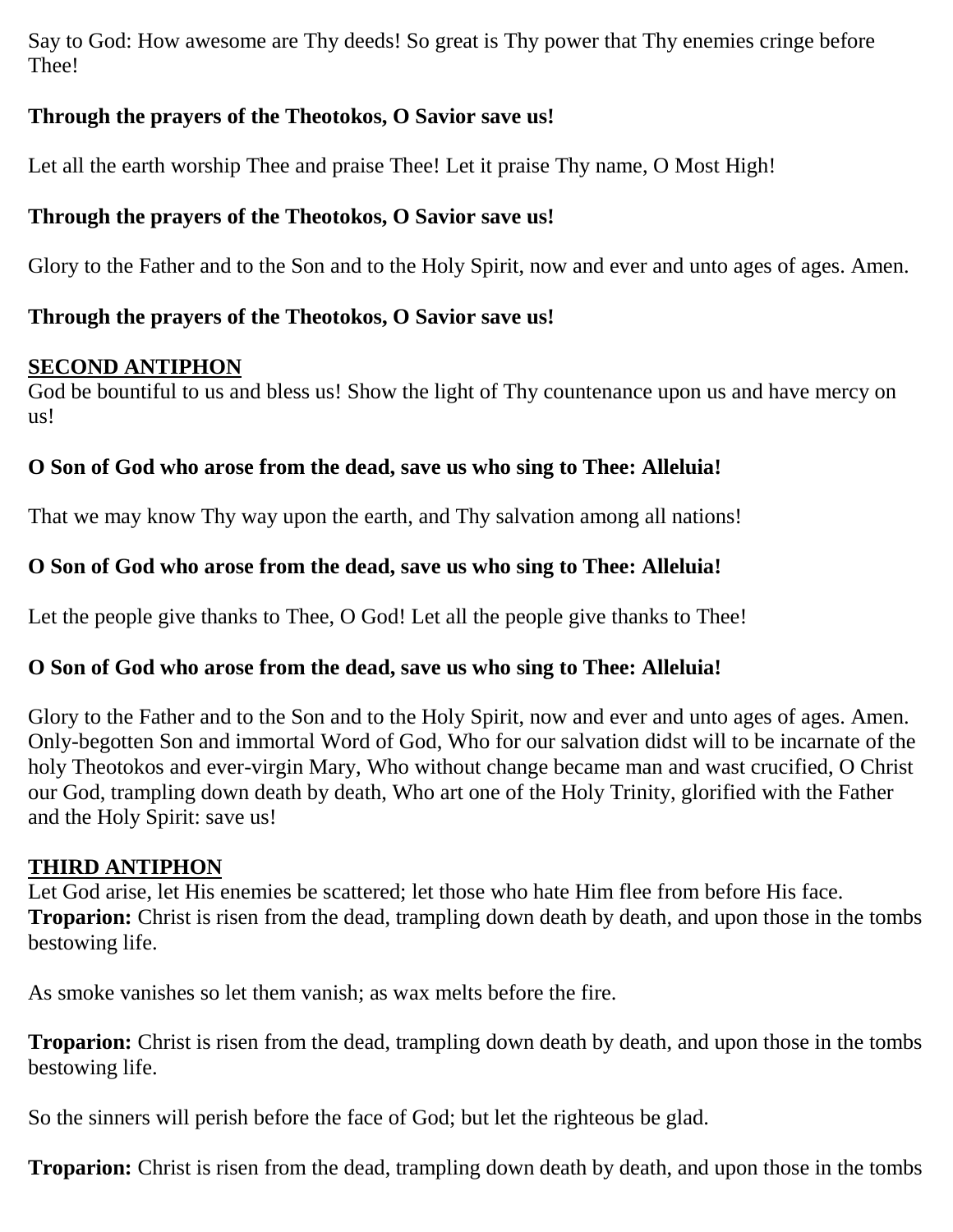bestowing life.

This is the day which the Lord has made! Let us rejoice and be glad in it!

**Troparion:** Christ is risen from the dead, trampling down death by death, and upon those in the tombs bestowing life.

# **TROPARIA**

(Tone 3) Let the heavens rejoice! Let the earth be glad! For the Lord has shown strength with His arm. He has trampled down death by death. He has become the first born of the dead. He has delivered us from the depths of hell, and has granted to the world // great mercy.

**(Tone 4)** In truth you were revealed to your flock as a rule of faith, a model of meekness, and teacher of abstinence, so you won the heights by humility, and riches by poverty, O Holy Father Nicholas, intercede with Christ God to save our souls.

## **KONTAKION**

**(Tone 8)** Thou didst descend into the tomb, O Immortal, Thou didst destroy the power of death. In victory didst Thou arise, O Christ God, proclaiming: "Rejoice!" to the Myrrhbearing Women, granting peace to Thy Apostles, and bestowing resurrection on the fallen.

## *The Prokeimenon in the First Tone:* **Let Thy mercy, O Lord, be upon us / as we have set our hope on Thee.**

*v:* **Rejoice in the Lord, O you righteous! Praise befits the just!**

**THE READING FROM THE ACTS OF THE HOLY APOSTLES (9:32-43)** *In those days:* as Peter went here and there among them all, he came down also to the saints that lived at Lydda. There he found a man named Aeneas, who had been bedridden for eight years and was paralyzed. And Peter said to him, "Aeneas, Jesus Christ heals you; rise and make your bed." And immediately he rose. And all the residents of Lydda and Sharon saw him, and they turned to the Lord. Now there was at Joppa a disciple named Tabitha, which means Dorcas, that is Gazelle. She was full of good works and acts of charity. In those days she fell sick and died; and when they had washed her, they laid her in an upper room. Since Lydda was near Joppa, the disciples, hearing that Peter was there, sent two men to him entreating him, "Please come to us without delay." So Peter rose and went with them. And when he had come, they took him to the upper room. All the widows stood beside him weeping, and showing tunics and other garments which Dorcas made while she was with them. But Peter put them all outside and knelt down and prayed; then turning to the body he said, "Tabitha, rise." And she opened her eyes, and when she saw Peter she sat up. And he gave her his hand and lifted her up. Then calling the saints and widows he presented her alive. And it became known throughout all Joppa, and many believed in the Lord.

#### *Alleluia, Tone 5*

- *v:* **I will sing of Your mercies, O Lord, forever; with my mouth I will proclaim Your truth from generation to generation.**
- *v:* **For You have said: "Mercy will be established forever; Your truth will be prepared in the**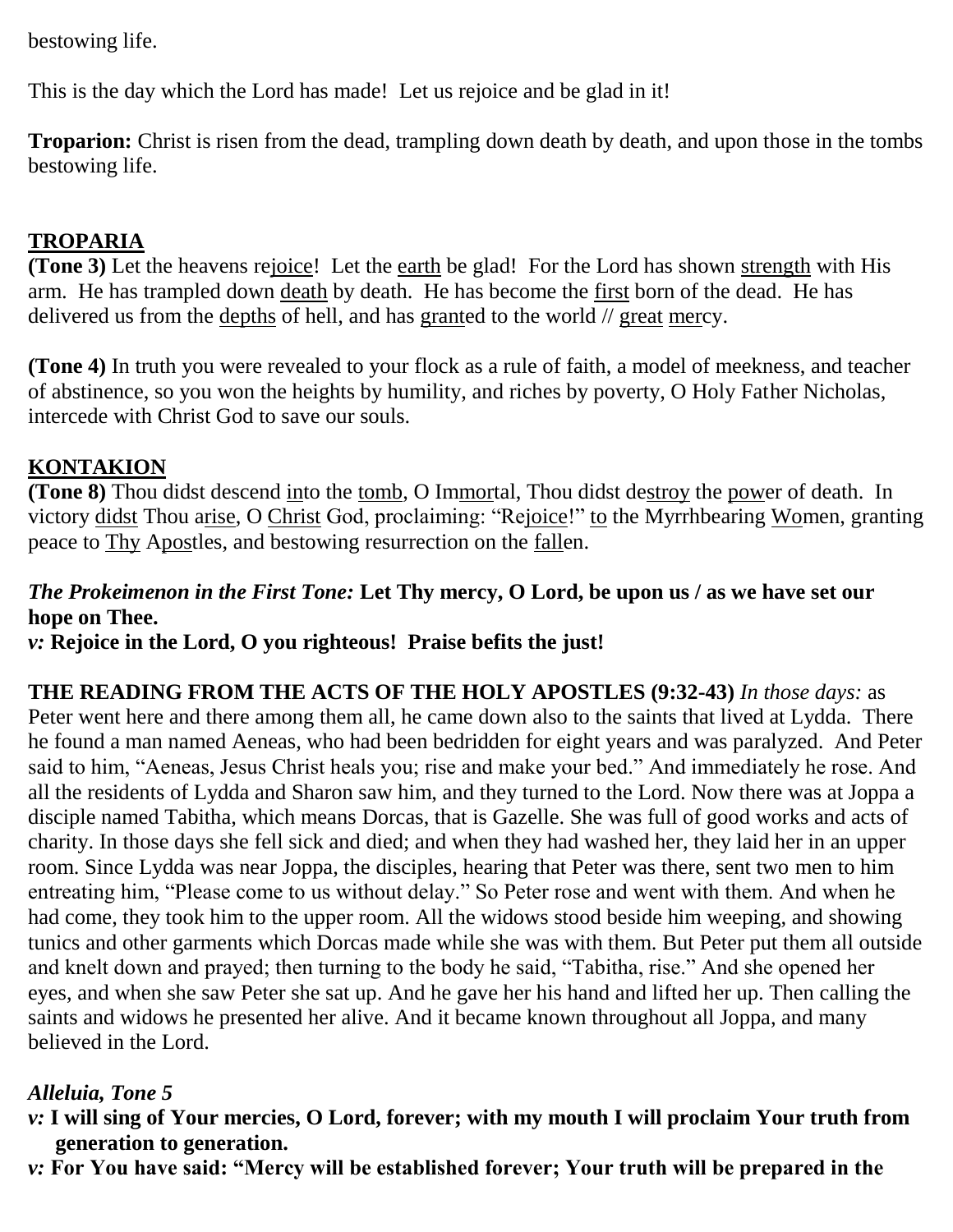#### **heavens."**

**THE HOLY GOSPEL ACCORDING TO JOHN (5:1-15)** At that time there was a feast of the Jews, and Jesus went up to Jerusalem. Now there is in Jerusalem by the Sheep Gate a pool, in Hebrew called Bethzatha, which has five porticoes. In these lay a multitude of invalids, blind, lame, paralyzed. One man was there, who had been ill for thirty-eight years. When Jesus saw him and knew that he had been lying there a long time, he said to him, "Do you want to be healed?" The sick man answered him, "Sir, I have no man to put me into the pool when the water is troubled, and while I am going another steps down before me." Jesus said to him, "Rise, take up your pallet, and walk." And at once the man was healed, and he took up his pallet and walked. Now that day was the sabbath. So the Jews said to the man who was cured, "It is the sabbath, it is not lawful for you to carry your pallet." But he answered them, "The man who healed me said to me, `Take up your pallet, and walk.'" They asked him, "Who is the man who said to you, `Take up your pallet, and walk'?" Now the man who had been healed did not know who it was, for Jesus had withdrawn, as there was a crowd in the place. Afterward, Jesus found him in the temple, and said to him, "See, you are well! Sin no more, that nothing worse befall you." The man went away and told the Jews that it was Jesus who had healed him.

#### **THE HYMN TO THE THEOTOKOS**

The Angel cried to the Lady full of grace: Rejoice, O Pure Virgin! Again I say: Rejoice! Your Son is risen from His three days in the tomb! With Himself He has raised all the dead! Rejoice, all ye people! Shine! Shine! O New Jerusalem! The Glory of the Lord has shone on you! Exult now and be glad, O Zion! Be radiant, O Pure Theotokos, in the Resurrection of your Son!

#### **COMMUNION HYMN**

Receive the Body of Christ; taste the Fountain of Immortality. Alleluia! Alleluia! Alleluia!

#### **IN PLACE OF "WE HAVE SEEN THE TRUE LIGHT…"**

Christ is risen from the dead, trampling down death by death, and upon those in the tombs bestowing life.

#### **The Gospel according to Saint Luke 24:12-35 (5th Matins Gospel)**

But Peter arose and ran to the tomb; and stooping down, he saw the linen cloths lying by themselves; and he departed, marveling to himself at what had happened. Now behold, two of them were traveling that same day to a village called Emmaus, which was seven miles from Jerusalem. And they talked together of all these things which had happened. So it was, while they conversed and reasoned, that Jesus Himself drew near and went with them. But their eyes were restrained, so that they did not know Him. And He said to them, "What kind of conversation is this that you have with one another as you walk and are sad?" Then the one whose name was Cleopas answered and said to Him, "Are You the only stranger in Jerusalem, and have You not known the things which happened there in these days?" And He said to them, "What things?" So they said to Him, "The things concerning Jesus of Nazareth, who was a Prophet mighty in deed and word before God and all the people, and how the chief priests and our rulers delivered Him to be condemned to death, and crucified Him. But we were hoping that it was He who was going to redeem Israel. Indeed, besides all this, today is the third day since these things happened. Yes, and certain women of our company, who arrived at the tomb early,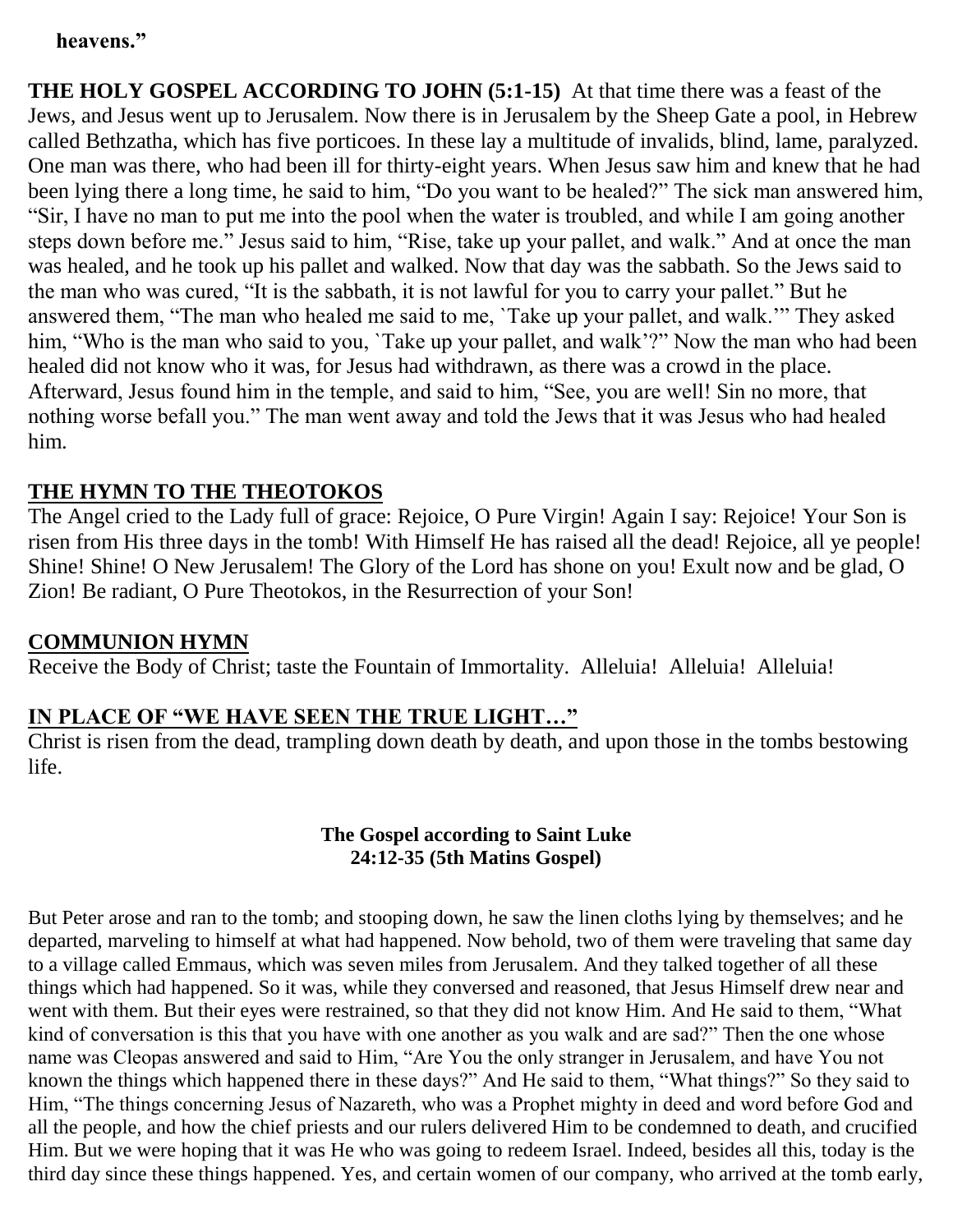astonished us. When they did not find His body, they came saying that they had also seen a vision of angels who said He was alive. And certain of those who were with us went to the tomb and found it just as the women had said; but Him they did not see. Then He said to them, "O foolish ones, and slow of heart to believe in all that the prophets have spoken! Ought not the Christ to have suffered these things and to enter into His glory? And beginning at Moses and all the Prophets, He expounded to them in all the Scriptures the things concerning Himself. Then they drew near to the village where they were going, and He indicated that He would have gone farther. But they constrained Him, saying, "Abide with us, for it is toward evening, and the day is far spent." And He went in to stay with them. Now it came to pass, as He sat at the table with them, that He took bread, blessed and broke it, and gave it to them. Then their eyes were opened and they knew Him; and He vanished from their sight. And they said to one another, "Did not our heart burn within us while He talked with us on the road, and while He opened the Scriptures to us?" So they rose up that very hour and returned to Jerusalem, and found the eleven and those who were with them gathered together, saying, "The Lord is risen indeed, and has appeared to Simon!" And they told about the things that had happened on the road, and how He was known to them in the breaking of bread.

April 29, 2018

# န္း မွန္ပြား မယ္ဆိုးေနရွိပ္ေနရွိပ္ေနရွိပ္ေနရွိပ္ေနရွိပ္ေနရွိပ္ေနရွိပ္ေနရွိပ္ေနရွိပ္ေနရွိပ္ေနရွိပ္ေနရွိပ္ေနရွိ

#### **CANDLE INTENTIONS FOR THE HEALTH AND BLESSINGS OF**

Paul & Jeanette Hildreth~health & God's blessings Dorothy Goodman Sue Goodman, Bob & Peggy~good health Rose Goodman Paul Hildreth, Rimi, Amir Abu-Aita & baby Zayn Ralph, Debbie, Joe & Sarah Alex & Eleni Alex & Magda Popoff Special Intention Marla Houser Health, blessings & safe travel for Kraig, Stephanie & Brooke Elizabeth Marla Houser Fr. Tom, Fr. Dimitri, Fr. Anthony, Aaron, Amir, Rimi, Zayn, Reggie, Allen, Deborah, JoAnn, Gloria, Luba, Kosta, Jimmy, Laurie, David, Helen, Anna, Walt, Vladimir, Dorothy, Michael, Allison, Stojan, Mira, Bosa, Jeanette, Christopher, Nicholas, Margaret, Joseph, Gladys, my family and friends Joe Tome Special Intention Joe Tome

#### **CANDLE INTENTIONS FOR BLESSED REPOSE**

My loving husband Nickolas (40 days) & Zina Pyatenko Connie Maxim 3 yr. memorial for Evangelia Bakousidis Batcos & Lukens family Zina Pyatenko Milan & Stephanie Stikovich Peter Popoff & John Naum Alex & Magda Popoff Anthony Dorohov (8 yrs.) Victor & Lydia Dorohov

#### **ETERNAL LIGHT AT THE ALTAR**

Mrs. Stikovich The Stikovich family

# ခရွို့လ ခရွို့လ ခရွို့လ ခရွို့လ ခရွို့လ ခရွို့လ ခရွို့လ ခရွို့လ ခရွို့လ ခရွို့လ ခရွို့လ ခရွို့လ ခရွို့လ ခရွို့

#### **CHRIST IS RISEN! INDEED HE IS RISEN!**

**WELCOME** to all our friends and visitors. Please join us in our fellowship hall.

**COFFEE, DONUTS & DESSERTS** are provided today by Irene Batcos & the Bakousidis family in memory of Evangelia Bakousidis (3 yrs.)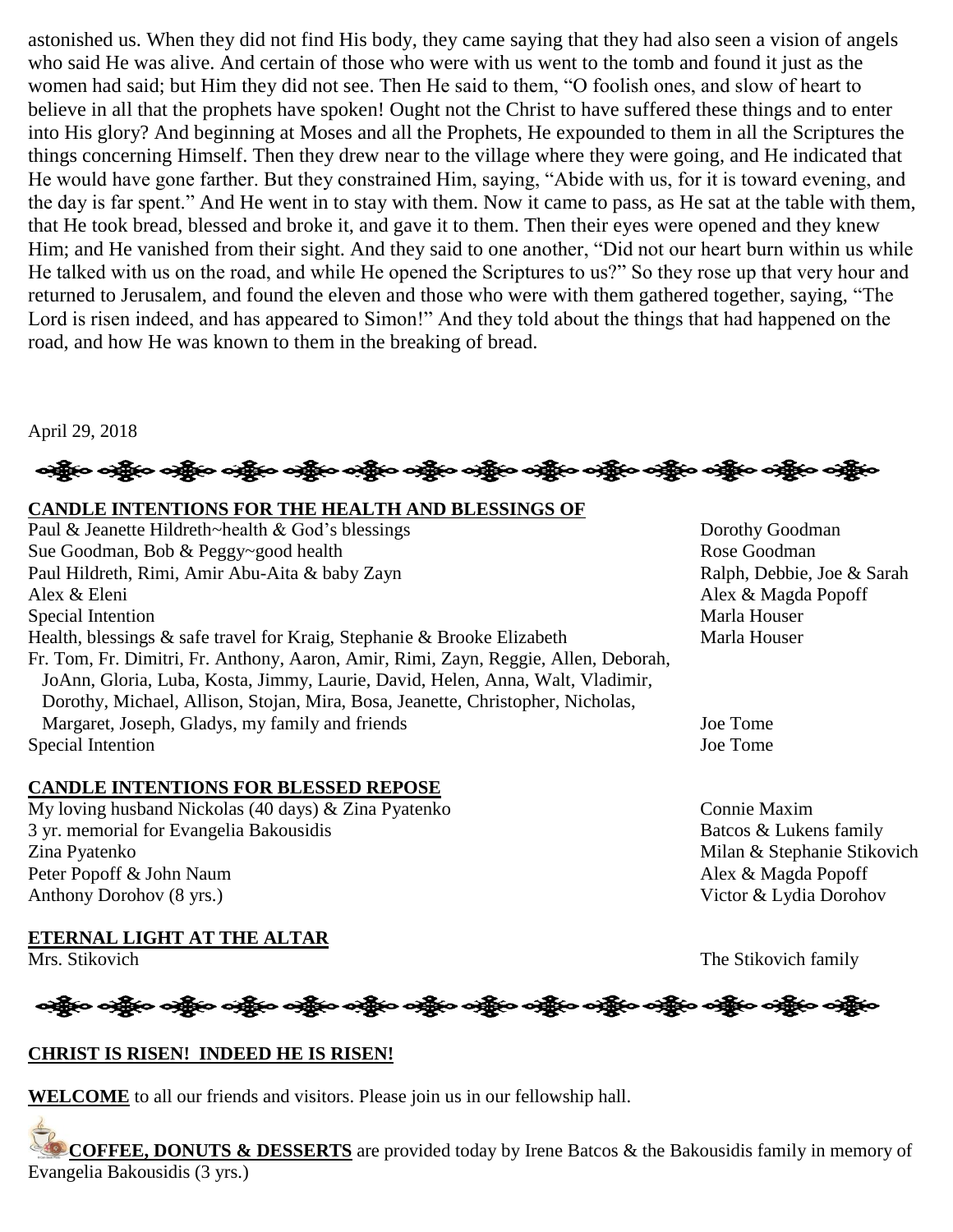#### **OUR CHARITY MINISTRIES**

**HOPE IN A BOX** is collecting Bar & Hand Soap for the month of May. Place the items in the blue box in the hall. Catholic Charities Community Closet will distribute the items.

**FOOD DRIVE** Place non-perishable food items in the other blue box in the hall.

**NORTH END SOUP KITCHEN** Thursday, May 3<sup>rd</sup>, 9 am – 12:30 pm. Please join us in ministering and showing the love of God to the community.

**PASCHA FLOWERS** If you donated toward particular flowers, they are in the parish hall & can be taken home.

**NOT GETTING YOUR EMAILS** from St. Nicholas? If you were on our mailing list but haven't been receiving your weekly bulletin and/or monthly newsletter check your settings on your email. They may be going into your spam, social or promotions account.



**BINGO** May  $6<sup>th</sup>$ . Enjoy family fun and fellowship as well as lunch. Lots of prizes too.

**RUMMAGE SALE** June  $8^{th}$  &  $9^{th}$ . Get a jump on that spring cleaning & bring in your donations. If you have large items call Dennis Jernigan at 810-908-3631. Smaller items can be left in the foyer in the parish hall. All donations need to be in working order, cleaned up and ready to sell. Flyers are in the parish hall. There will also be flyers to post in the community mid May.

Evergreen Cemetery

# **Weekly Schedule:**

| <b>Tuesday, May 1</b>   | <b>Father Matthew in Toledo</b>          |
|-------------------------|------------------------------------------|
| 6 pm                    | <b>Book Club</b>                         |
| <b>Wednesday, May 2</b> | <b>MIDPENTECOST</b>                      |
| $9:30$ am               | Liturgy                                  |
| $11:15 \text{ am}$      | Adult Ed class                           |
| Thursday, May 3         |                                          |
| 9 am-12:30pm            | North End Soup Kitchen                   |
| <b>Saturday, May 5</b>  |                                          |
| 1 pm                    | 1 year Parastas for Theresa Karayanis at |
| 5 pm                    | Vespers                                  |
| <b>Sunday, May 6</b>    |                                          |
| 9:30 am                 | Third Hour                               |
| $10 \text{ am}$         | Divine Liturgy                           |
|                         | <i>BINGO</i>                             |